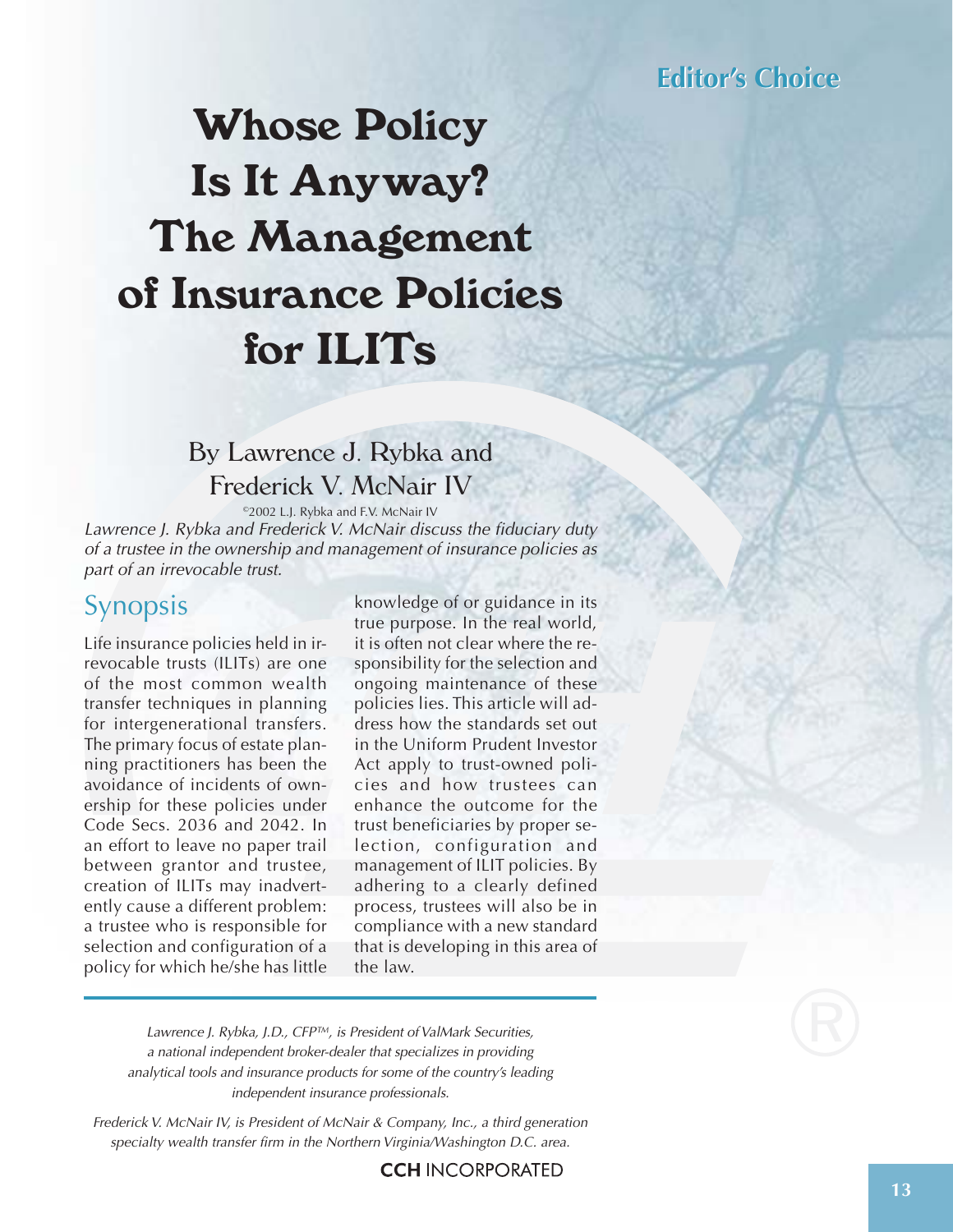### The Life Insurance Policy Held in an Irrevocable Life Insurance Trust (ILIT)

#### Whose Policy Is It?

Whose policy is it—the grantor's, the trustee's or the beneficiaries'? While the grantor initiates the process of purchasing a policy, in order to avoid inclusion in the estate of the grantor, he or she cannot own the policy. The policy is purchased by the trust for the benefit of beneficiaries named by the grantor in the trust agreement. However, trust beneficiaries do not have physical title nor are they responsible for management of assets held in trust for their benefit. The actual title of the policy is designated in the name of a third-party trustee. The trustee

and ultimately managed throughout the lifetime of the grantor?

#### Duties of the Trustee

In order to avoid inclusion in the grantor's estate, the irrevocable trust must be separate from the control of the grantor and the grantor must have no incidents of ownership under Code Sec. 2042. Case law holds that the grantor cannot serve as trustee where he or she is also the insured.3 There is also the practical issue of management of a life insurance policy during and after the grantor's death. Thus a corporate trustee, friend or relative of the grantor is selected to serve as trustee.

The trustee of an irrevocable trust is under the same fiduciary obligations and duties as the trustee of any trust.4 He or she serves to protect the interests of the beneficiaries of the trust and

> to manage the assets of the trust for their benefit. Dating back to the Common Law in England, case law held that the trustee

Establishing a planning horizon is critical to making an informed decision for any type of investment, including life insurance.

manages all property as a fiduciary for the beneficiaries during the term of the trust.

The benefits of a properly structured ILIT are enormous. By establishing an irrevocable trust, the grantor of the trust creates an important benefit for the family: the exclusion of the proceeds of the policy from the estate.1 Thus, the principal and any appreciation can pass to the grantor's family without incurring estate tax.<sup>2</sup> However, the tradeoff is that the grantor can have no ongoing control of the assets held in trust. This creates a series of practical real world problems. How will the policy be selected, configured

must adhere to a very high standard of care in the selection and management of these assets.5 The legal standard of that duty was known as the Prudent Man Standard.6 The trustee must exercise his or her duties for the benefit of the trust beneficiaries in all areas, including the selection and management of all trust assets, including life insurance policies. This duty has been modified somewhat under the Uniform Prudent Investor Act of 1994 (UPI); however, the overarching standard continues to be prudence. The new standards allow the trustee to delegate some investment responsibility to professional advisors and impose a duty on the trustee to prudently select and monitor the advisor. If adopted by the state, the new standards generally apply not only to new trusts but to all actions taken by trustees in existing trusts after the date of adoption in the state. $<sup>7</sup>$  In some instances,</sup> the new standards apply unless specific language in the trust agreement precludes adherence to the standard.

# The Problem

Cash value life insurance represents a complex financial instrument. For a life insurance policy to perform properly, there must be special attention paid to its design and selection pre-implementation, as well as the ongoing maintenance of the policy post-implementation. The necessary disconnection between the funding of the policy by the grantor and the actual ownership of the policy by the trustee greatly complicates this process. The grantor is making decisions on trust funding while the trustee is responsible for actual policy management issues. Even if this separation did not exist, the complex mechanics of how a policy functions are mysterious to all but those who delight in understanding the multifaceted actuarial assumptions that go into a policy's construction. Failure to properly select, configure and manage ILIT policies can result in the loss or reduction of coverage, thus depriving trust beneficiaries of their anticipated benefit. The well-publicized failure of whole life policies implemented in the early 1980s to meet projections in the mid-90s was more the result of underperformance of underlying financial instruments than

**CCH INCORPORATED**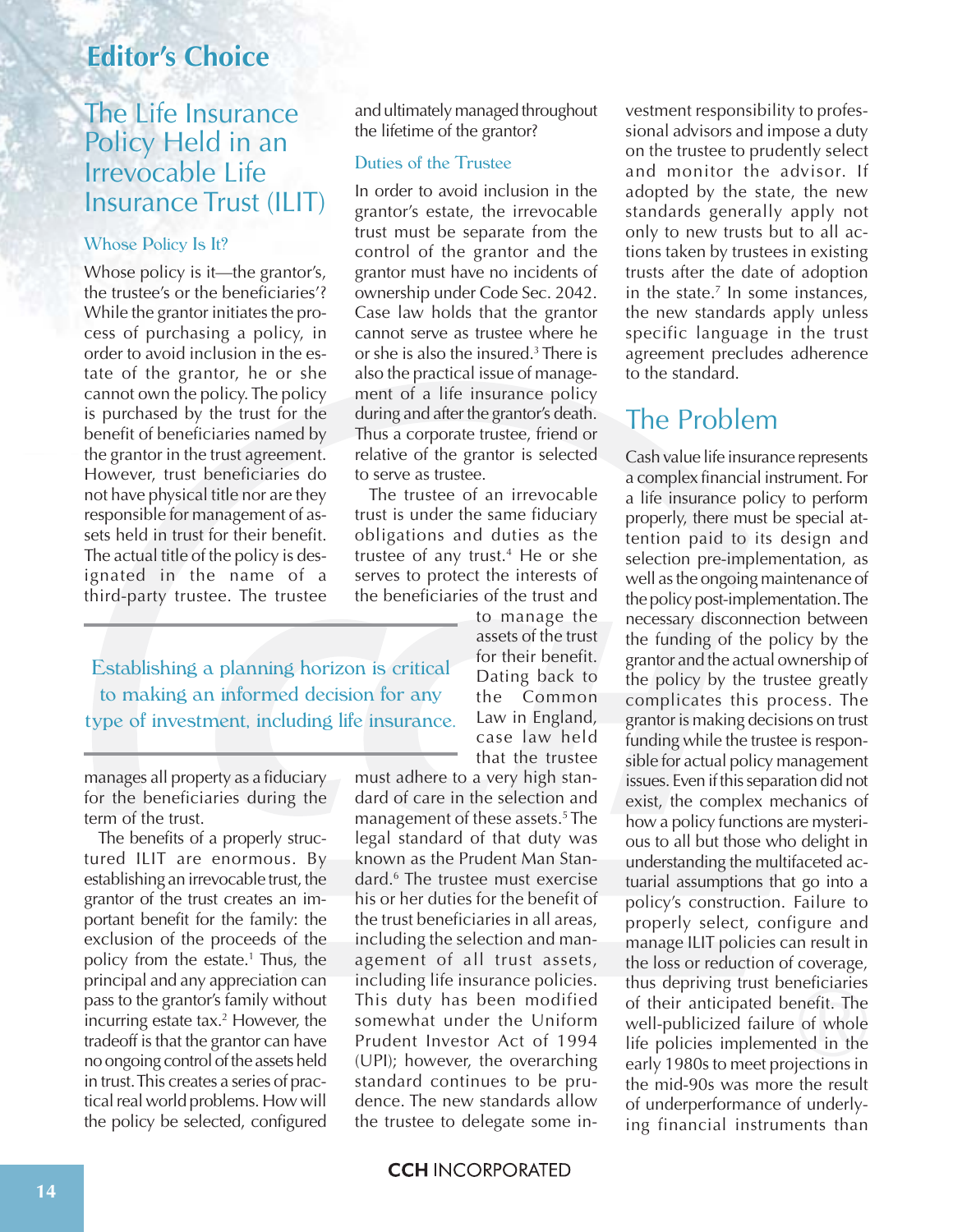insurance companies purposely deceiving policyholders.8 The fact that consumers received lower mortgage rates and businesses incurred lower finance costs on corporate bonds had a flip side. Insurance companies purchased these same instruments to support their general account (whole life/ universal life) products. Falling interest rates were passed through to policyholders, and these lower rates ultimately impacted premiums that did not vanish.

Trustees discovered, much to their dismay, that they were caught between a rock and a hard place. Going forward, trustees must give greater attention to how the policies they manage are selected, the assumptions that are used in their construction and the actual systematic monitoring of the policies once purchased. This article explores how trustees can work with grantors and their insurance advisors to create a process that assures the life insurance policy will accomplish what it was intended to do: mature at the death of the grantor. How, then, can trustees adequately discharge their obligation to select and manage this complex financial instrument?

## The Challenge for Trustees

A clear vision of the grantor's objective in establishing the trust is a good starting point for the trustee. The trustee should understand how this trust strategically fits into the overall estate plan. More specifically, the trustee should understand how the cash value accumulation and the policy death benefit, through trust ownership, are intended to fulfill the interests of the trust beneficiaries. Typically, policies held in ILITs are used to provide liquidity for transfer taxes, redeem a business interest, replace lifetime gifts of assets or for estate equalization where one or more assets are not easily divided between beneficiaries. In any case, the advisory team should be clear about the specific purpose and time horizon for the policy purchased by the trust.

In a book on the subject, John Train and Thomas A. Melfe<sup>9</sup> outline how trustees can effectively discharge their duties. Proper understanding of the standard used to evaluate the trustee's performance is based on three fundamental principles:

- 1. Identify the standard used to measure "care" that a fiduciary must demonstrate in selecting and managing assets.
- 2. Apply this standard to insurance policies held in trust.
- 3. Create a detailed process that complies with the standard and assures that appropriate procedures are in place to select, configure and manage trust-owned life insurance policies.

# What Is the Standard?

We established earlier that the trustee is acting as a fiduciary. "A Fiduciary is under a duty to the beneficiaries to exercise such care and skill as a man of ordinary prudence would exercise in dealing with his own property; and if a trustee has or procures his appointment as trustee by representing that he has greater skill than that of an ordinary person, he is under a duty to exercise such a skill."10 A breach of this

duty may subject the trustee to liability for loss to the principal of the trust even if they acted in good faith.11

For hundreds of years, dating back to the Norman Conquest, the standard of care for a fiduciary has been the "Prudent Man Standard," which revolved around the question, "What would a prudent man do in the management of trust assets?" Naturally, the Common Law developed this standard in an era when real property was the primary asset held in trust. The notion of preserving the property's value for future generations was paramount. Thus, as trust law developed in the United States, a corollary to the Common Law was the preservation of principal. In the late 1800s and early part of the 21st century, a body of case law evolved that held a trustee liable if loss of principal resulted from a trustee's breach of duty of prudent investment.12 As a result, the focus of the Prudent Man Standard became the avoidance of risk in trust investments. A trustee would be deemed to have met his or her fiduciary duty by selecting "safe assets" with low volatility that emphasized preservation of principal. Interestingly, this standard has a close correlation to characteristics of general account life policies, the only type of cash value product available through the late 1970s.

While the Prudent Man Standard promoted the preservation of principal, it ignored two significant risks to trust assets. First, the focus on principal ignored inflation risk. A trust established in 1950 with a \$50,000 corpus represents the equivalent of \$368,774 in today's inflation-adjusted dol-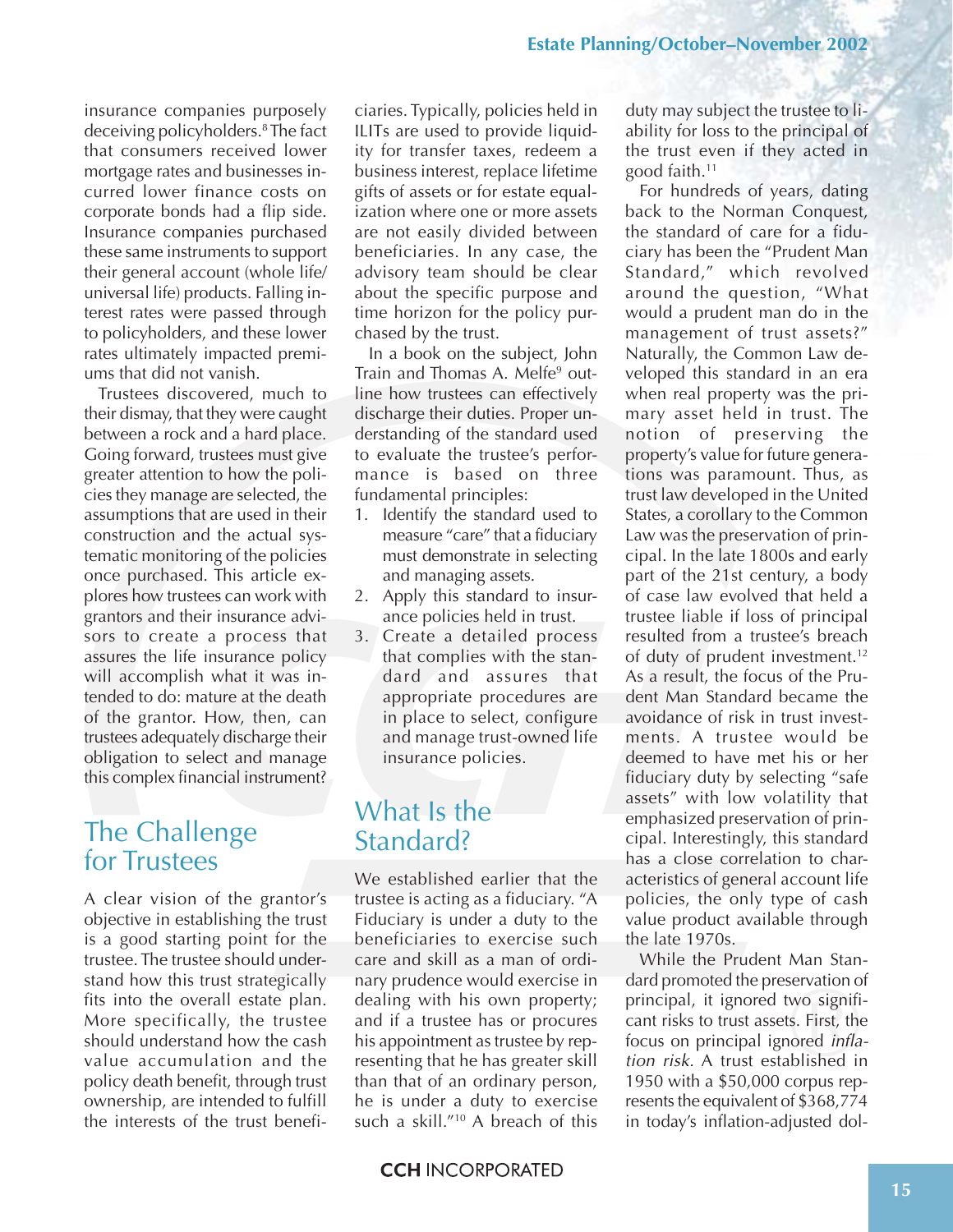lars.13 So a trustee who adhered to a preservation of this principal strategy for 50 years without appreciation would inherently harm the beneficiaries. Why? Because the income yield from \$50,000 today will buy significantly less than it did in 1950.

The second significant deficiency of the Prudent Man Standard was the exclusive focus on preservation of principal. This strategy eliminated most assets that offer the best longterm potential for appreciation. Beneficiaries were harmed under this standard because it caused the trustee to focus on short-term value, not long-term results. Though principal was preserved, the tradeoff was a significantly lower portfolio value over the lifetime of the beneficiaries. Thus, using the example of the \$50,000 portfolio invested in certificates of deposits in 1950, the trustee could at any point demonstrate preservation of principal. However, if the same amount were invested in the S&P 500, it would have grown to \$26,782,569 rather than \$1,018,038. Against this background, and especially in light of the high inflation of the 1970s and 80s, judges and legislators completely refashioned trust law. In 1992, the American Law Institute published the RESTATEMENT (THIRD) OF TRUSTS and significantly altered the standards by which trustees are judged.14 The National Conference of Commissioners on State Laws adopted this new standard now known as "The Prudent Investor Rule." It has now been adopted into law by approximately 40 states. Even in those states that have not yet formally adopted the Uniform Prudent Investor Rule (UPI), there exists strong precedent requiring trustees to balance the need for principal preservation with that of long-term appreciation.

# The Standard of Trustees: The Uniform Prudent Investor (UPI)

The UPI requires that a trustee acting in his or her fiduciary capacity demonstrate a process for selecting and managing all assets held in the trust. The trustee can no longer exonerate him or herself by merely demonstrating maintenance of principal. The trustee must not only follow the dictates of the trust instrument itself, but also balance the need to preserve principal with the maximization of appreciation and income. In short, the UPI endorses the work of noted economist Harry Markowitz.<sup>15</sup> The UPI recognized the direct trade-off between shortterm preservation of principal and long-term returns. Academic research has consistently demonstrated that a conservative bond portfolio would lose 500 basis points over longer periods.16 Thus, courts in UPI jurisdictions have consistently found that trustees can be liable for failing to observe the standards of UPI, even though they maintained principal.17 The UPI is focused on process. It is based on five principles enumerated by the American Law Institute in its THIRD RESTATEMENT:

- 1. diversification of assets;
- 2. duty of trustee to analyze and make conscious decisions, balancing risk and return appropriate to the purpose of the trust;
- 3. avoidance of expenses that are not justified by the purpose of the trust;
- 4. conscious effort to balance the needs of income beneficiaries versus remaindermen; and

5. duty and authority to delegate where outside expertise is needed.18

# The UPI Applied to Trust-Owned Life Insurance (TOLI)

The trustee must understand and adhere to those fundamental issues that address the essence of his/her fiduciary duties.

#### Fundamental Questions

**For what purpose is the insurance being purchased?** Is it to provide liquidity for transfer taxes? If so, in looking at the second element of the test, the purpose of an irrevocable life insurance trust is generally to provide a designated sum of money, at any given time, simultaneous to the insured's death.

**What are the anticipated needs of the beneficiaries?** ILITs are a unique form of trust because of their long-term focus. Most other trusts must carefully balance the needs of a current income beneficiary with the long-term need of remainder men. However, the ILIT is almost exclusively focused on a long-term liquidity need. Thus, the fourth part of the test in the RESTATEMENT (THIRD) OF TRUSTS is not relevant. Other than the requirement for short-term liquidity created by withdrawal rights, the trustee can focus on longterm performance without the need to provide income in the short term. This translates into a policy design that seeks to maximize the death benefit at life expectancy (single or joint). If there are other needs defined by the trust, these should be quantified as well. For example, if the trust is also required to repay a loan resulting from a split-dollar agreement, this will impact design and funding of the life insurance.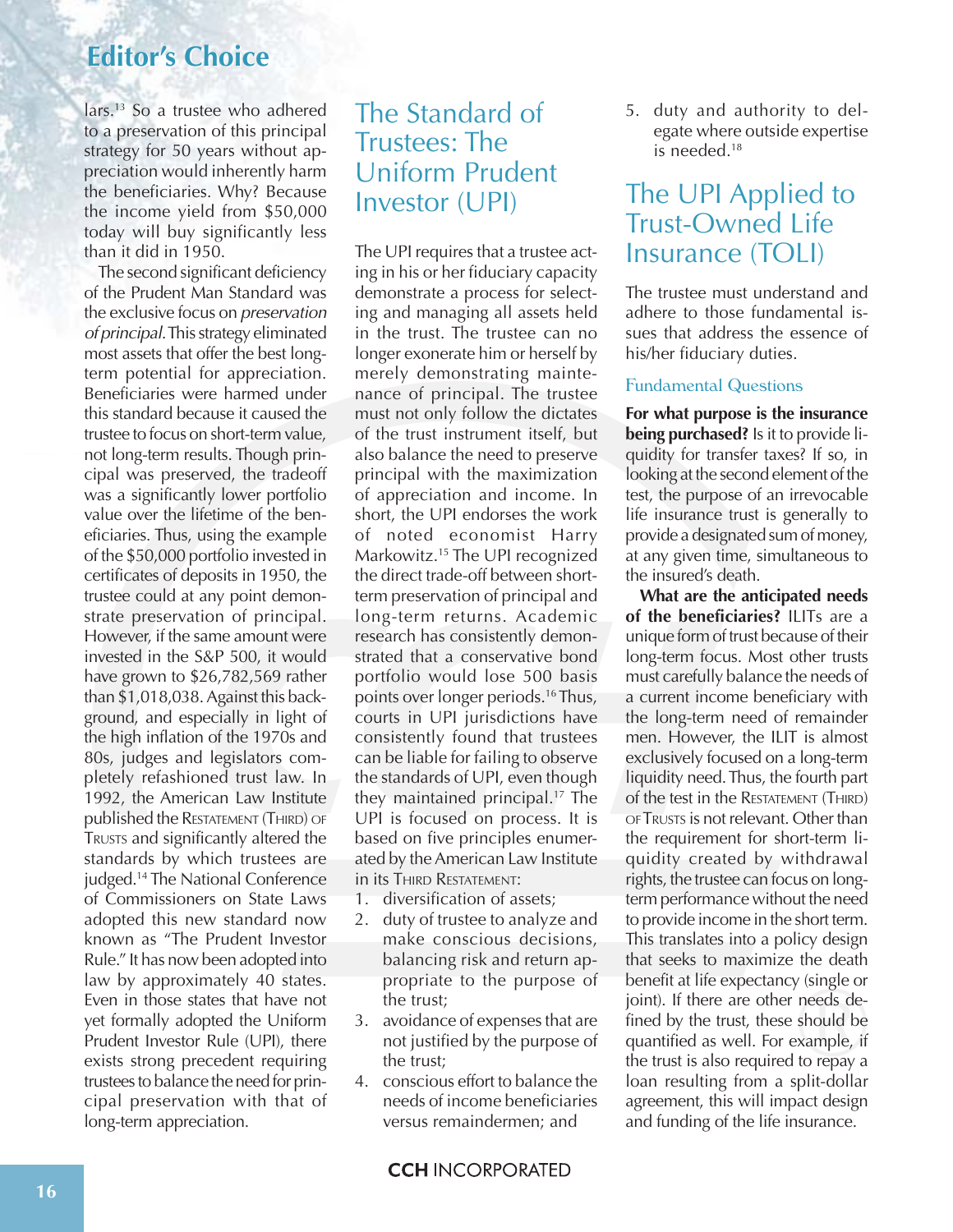**What is the time horizon that the trustee is confronting?** At the core of the Uniform Prudent Investors Act of 1994 is an obligation to understand the unique circumstances of the trust and its distribution requirements.<sup>19</sup> If the trustee is trying to match a policy that correlates with transfer taxes, the time horizon may be the joint life expectancy of both a husband and wife. In most plans, the need for liquidity is most acute at the second death because estate taxes are deferred through the unlimited marital deduction. The health of the insureds will impact both the time horizon and the feasibility of insurance as a funding vehicle. Establishing a planning horizon is critical to making an informed decision for any type of investment, including life insurance. For example, if the death benefit need is short-term, the trustee will most likely buy term insurance.

**What funds will be required by the trustee to fund the trust?** For the trustee to make an informed decision on how to best meet the needs of the beneficiaries, he must formulate a funding strategy over the anticipated life of the trust. How regular and predictable will the gifts to the trust be? What will happen to gifts at the death of one of the insureds, especially if this insured is the primary source of income?

**What macro-economic assumptions should be made about fixed income and equity returns**? For the trustee to make informed decisions about investment in any asset, including life insurance, there should be general agreement with regard to the assumed yield of fixed and equity instruments over specific time horizons. Interest rate or investment rate yields will ultimately impact any policy purchased by the trustee.20

# Translating UPI into Appropriate Policy Design

#### Type of Death Benefit

The two primary types of policies used in the wealth transfer market are individual life and second-todie or survivorship life. The first type pays a death benefit at the death of the insured. The second insures two lives and pays a death benefit only upon the occurrence of the second death. Survivorship life is most common in estate planning situations, but if the estate plan provides that taxes be paid at the first death, or if specific requests are earmarked for children from a first marriage, or for other siblings, etc., individual coverage may be appropriate. The trustee should match the timing for liquidity with the timing for the death benefit.

#### Insurance Product

There is a panoply of insurance products and policies available today. Every insurance company seeks to differentiate its product lineup with unique features (see Diagram 1). However, three fundamental questions will aid the trustee in the selection process**.**

**1. Is the need for protection short- or long-term?** Short-term needs, such as estate tax exposure from a QPRT reverting to the estate, may be best covered by term insurance. Long-term needs are best covered by policies offering lifetime protection.

**2. Does the policy allow the trustee to allocate a significant part of the cash values to equities?** The life insurance product world is divided into two basic kinds of insurance: general account products and separate account products. General account products leave the control of investments to the insur-

#### Diagram 1



**CCH INCORPORATED**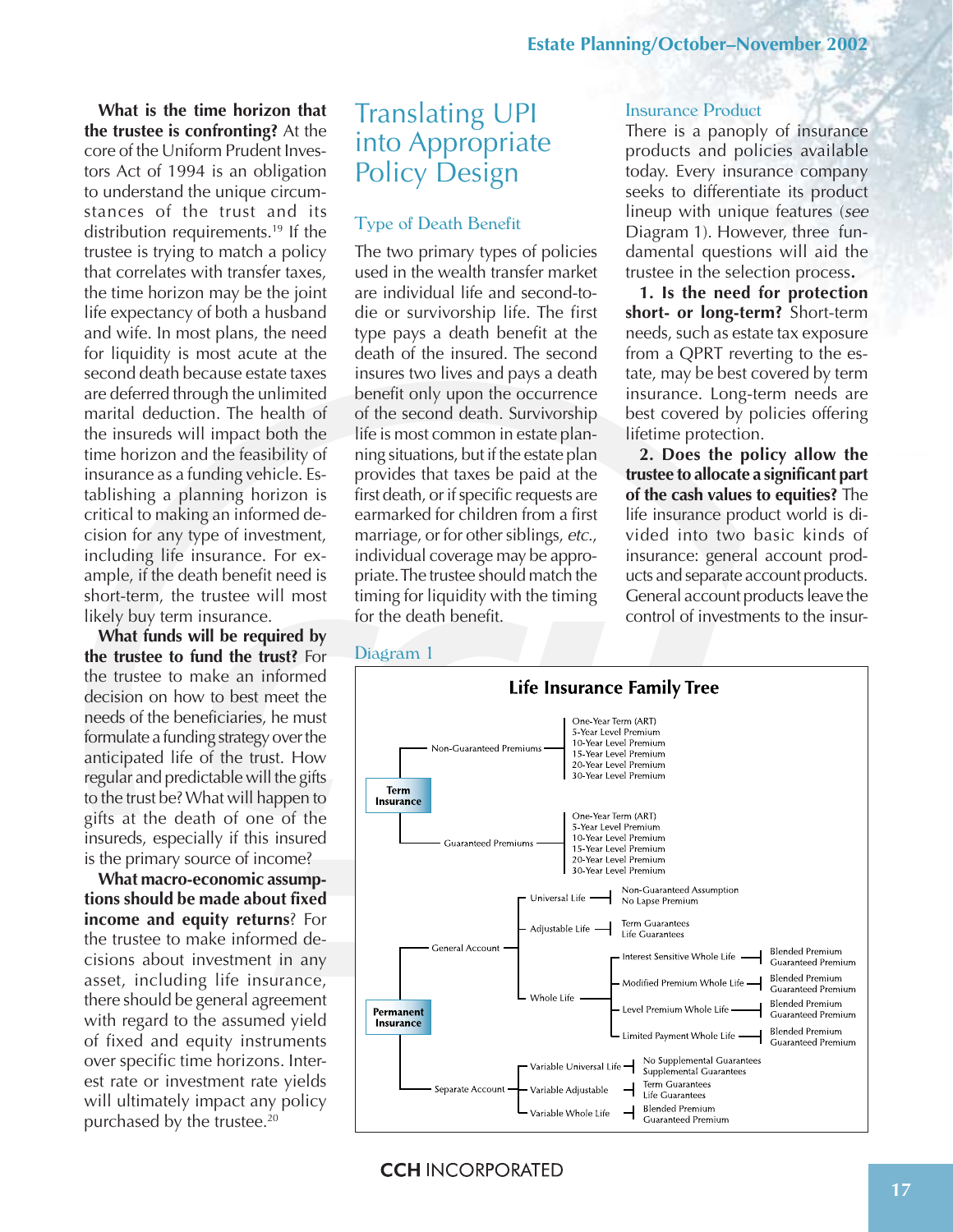ance company and are primarily invested in high quality corporate bonds and commercial mortgages. The cash value *is subject to* creditors of the insurance company in the event of an insolvency.

Separate account insurance products, by contrast, are regulated by the Securities and Exchange Commission and deemed to be securities. These products give the policyholder choice within the policy as to where to invest the cash value and future premiums. Unlike general account products, the policyholder can invest in U.S. and international equities, as well as traditional fixed income, bond and mortgage investments. The cash value of separate account products is not subject to creditors of the insurance company in the event of a company's insolvency. The trustee should document a process of selecting the type of product that is consistent with Section 2 of the Uniform Prudent Investor Act of 1994.

**3. What are the contractual guarantees?** Ultimate policy performance is a function of the underlying assets that the policy holds. While neither UPI nor the THIRD RESTATEMENT address life insurance and its attributes, guarantees are a vitally important characteristic of a life insurance product. Guarantees depend on the type of policy selected and the level of funding available to the trustee. The most important of these guarantees is a contractual assurance of a death benefit when premiums are paid, regardless of cash value performance. A practical method of measuring this guarantee is for the trustee to hold premium constant and determine what level of death benefit is guaranteed for a given level of premium payment. Under this test, there exists a very wide disparity between types of policies.

Some may provide a five-year guarantee, while others at the same premium may provide guarantees beyond age 100.

With these questions addressed, the trustee is better positioned to make an evaluation that is required as a fiduciary. Just as in the selection of investments, his analysis will involve tradeoffs of risk versus return. The enclosed model can be helpful in discussing with the grantor which type of policy would best meet the needs of the beneficiaries (see Diagram 2, which highlights inherent tradeoffs in insurance policy design between death benefit guarantees, a low initial premium and the potential for higher returns from equities). The trustee should discuss with the grantor and his advisors which two of these three attributes meet the needs of the trust beneficiaries and the overall estate plan.

#### Configuration and Policy Assumptions

Careful analysis of insurance carrier products can only occur once the appropriate levels of death benefit and policy type have been selected. Failure to first establish the appropriate type of policy is almost certain to create confusion. For example, comparing a whole life policy and a variable universal life product is the equivalent of comparing a Lincoln Town Car and a Corvette. The body responsible for regulating the activities of those involved in the sale of securities, The National Association of Securities Dealers (NASD), prohibits the direct comparison of different types of insurance products, other than term insurance, as illegal conduct, because these comparisons are inherently misleading.<sup>21</sup> It should be noted that any insurance professional not licensed to offer both types of products is unable to assist the trustee in an informed and obiective manner. The trustee should make sure that the insurance professional warrants in writing that all policies compared are of the same type. Comparison criteria to consider includes:

the understanding that the policy is funding for a permanent insurance need;

#### Diagram 2



#### **CCH INCORPORATED**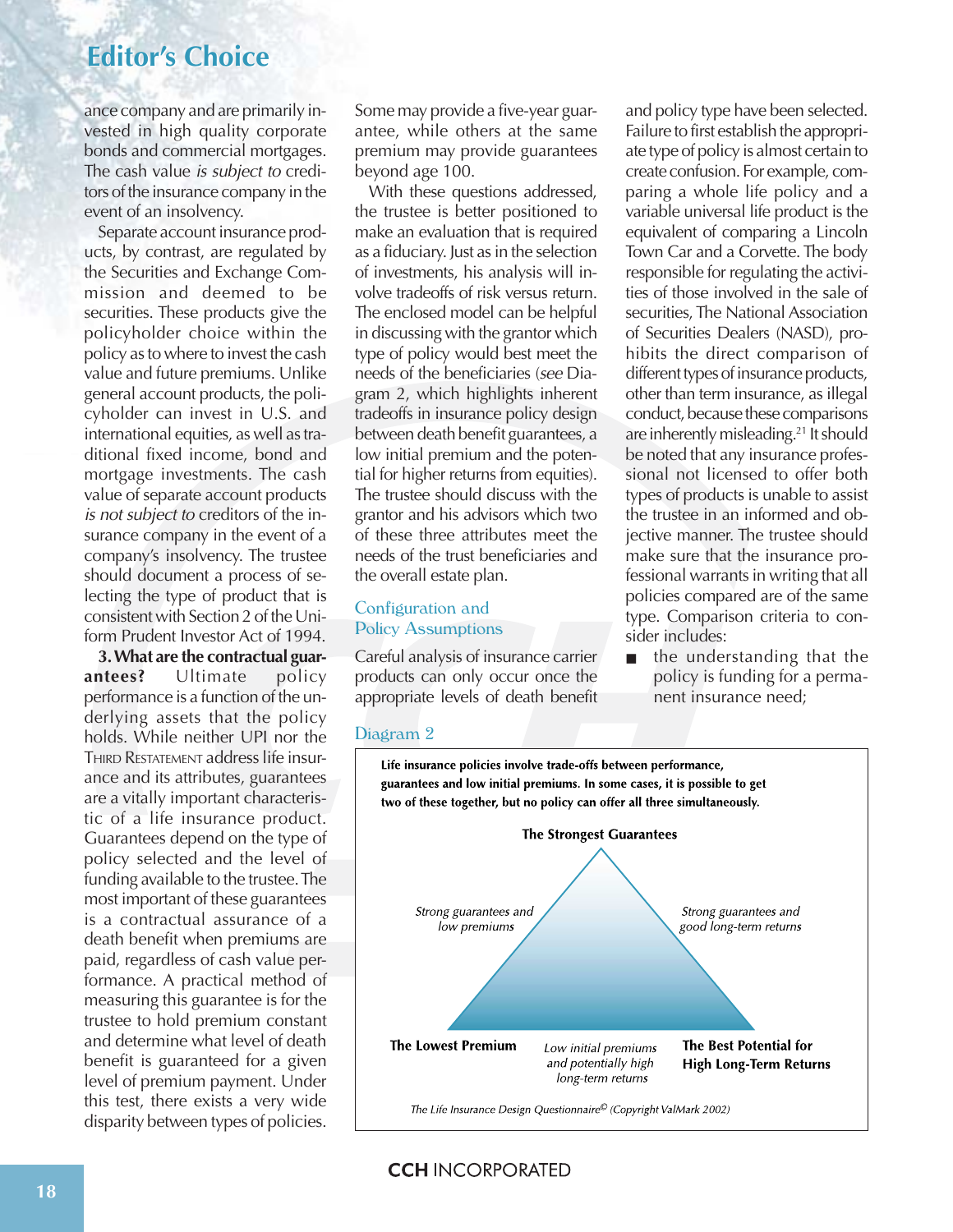- whether the insurance product is a general account or separate account product; and
- the assurance that the product provides a certain level of guarantee, i.e., a guaranteed death benefit to joint age 100.

All policy comparisons should be evaluated with minimum criteria and a common set of assumptions. These may include:

**Financial Strength.** What is the minimum criterion for inclusion? This can be quantified with ratings from the major ratings agencies. The trustee may want to consider companies with an A+ or better from A.M. Best and an AA rating and above from Moody's or S&P. Ratings are important for all policy types, but are even more important with the consideration of a general account product.

**Conservative Interest Rate or Investment Rate Assumptions.** A trustee must be very cautious when examining policy illustrations. Control of these assumptions becomes the most important variable in policy evaluation. Actual policy performance will be reflected by interest or investment return credited to policy cash values as a result of its underlying instruments. Current interest crediting rates are generally in effect for the first policy year only, so credible, uniform assumptions should be made for all policies of the same type. The key question is, "Are rates illustrated in the policy uniform and consistent with the anticipated economic environment?" Here, a strong measure of conservatism is prudent. For example, if a separate account product is selected and a mean 11-percent total return has been historically earned by this asset allocation, the trustee may want to require configuration

of an illustration that reflects an eight-percent total return to keep the policy in force through a designated age (90–100). This more conservative assumption would then be the basis for evaluating all variable policies. The policies can be evaluated at both total return rates. Earnings in excess of eight percent will then project either increasing death benefits or reducing future premium levels.

**Historical Data on Selected Policy Type.** How long a history has the company had with this policy type? What is the experience of existing policyholders? Different companies excel with different policy types. For example, First Colony Life has long been considered a market maker in term insurance. Equitable Life was an early pioneer with separate account products. Ten or more years of experience with a given product type and sufficient market share to assure that the company is committed to the product are minimum considerations.

**Underwriting Classification.** The only viable mechanism for reducing the cost of insurance coverage is having policyholders classified in a favorable underwriting category. This results in a lower cost of insurance being assessed on a continual basis. The underwriting process is still very much an art. Therefore, how various companies classify an insured has a significant impact on how much the insurer charges for insurance. For example, if one insurer classifies a 60-year-old insured as a preferred risk, the initial cost per million of insurance would be \$17,695. While a different insurer may view the same individual as a table B substandard risk, the cost of insurance would be \$29,692. In

situations where significant health insurance issues manifest when applying for a large face amount of insurance, a skilled, independent insurance professional is best equipped to work with the trustee and the insured by underwriting through multiple insurance carriers to obtain the most favorable classification.

#### **Diversification**

The UPI requires trustees to diversify investments in the trust unless they can demonstrate compelling reasons not to do so.<sup>22</sup> When this standard is applied to the purchase of life insurance, there is a demonstrable advantage of having considered more than one life insurance carrier in the selection process. Multiple policies decrease the risk that the total death benefits will be adversely impacted by the insolvency of a single insurer. Multiple policies also decrease the risk that a given carrier may arbitrarily increase costs of insurance and/or decrease the crediting rates it applies to its general account products. With separate account products (variable life), there is an argument that these products do not need to be diversified because the differentiation of subaccounts inside the product provide diversification. While this does alleviate much of the performance risk, it does not address how the policy would function if the insurer became insolvent. Separate account products afford additional levels of protection for cash values because they are not assets of the insurer. However, financial trouble or failure within a company may result in the company increasing costs of insurance in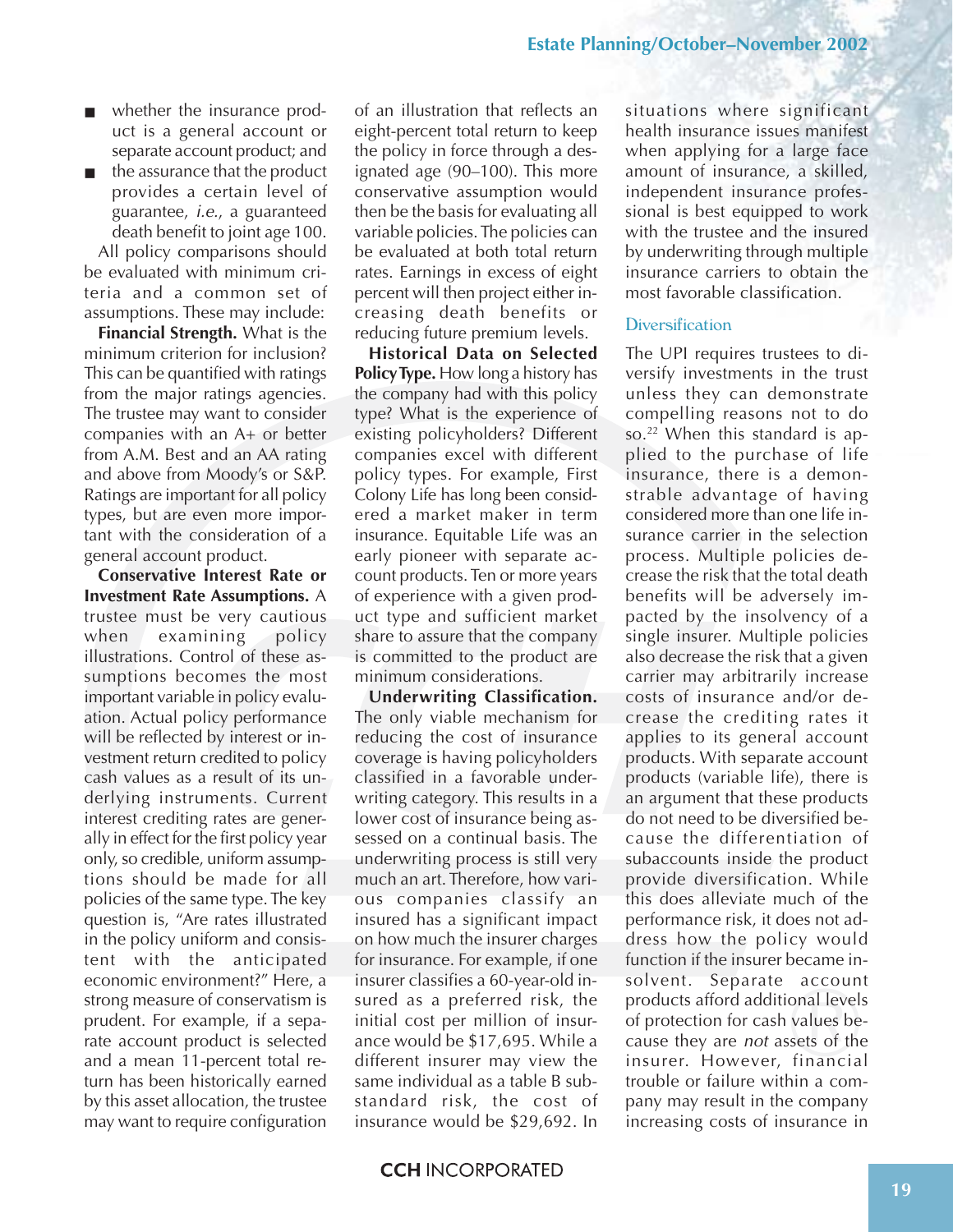the policy (most of the other elements in a separate account product are restricted in the prospectus). A downside of multiple polices are small policy charges or price breaks offered at face amounts over \$1 million of death benefit. Therefore, in most circumstances involving more than \$3 million to \$5 million of death benefit, the trustee should consider diversifying coverage between two to three carriers, all meeting the selection criteria. A notable exception would be where one carrier clearly offers a better underwriting classification or better guarantees than the others.

# A Documented Process for Selecting, Configuring and Managing Policies

There are several major changes for trustees under the UPI that require the trustee to rethink the nature of the services offered to the ILIT. The first is that the trustee is not liable for unfavorable results as long as he or she can point to a documented process demonstrating consideration of the aforementioned issues and careful decision making based on the facts.23 The revisions in the UPI recognize that the old "Prudent Man" system placed too much emphasis on safety of principal and ignored its potential growth. Therefore, the issue of trustee liability will not turn on results, but instead on whether the trustee acted prudently in conformance with accepted investment practices and this prudence in investment and monitoring must be documented.

#### Diagram 3



The documentation will note that the trustee exercised care and had a process that considered the individual circumstances of this trust. Secondly, the UPI changed the notion that a trustee could not delegate his or her duty as a trustee.24 The UPI delegation is encouraged and supported if the trustee lacks expertise in this area. The UPI only required this delegation to persons of competence and that it continue to be monitored by the trustee. In working with trustees who have special expertise in this area, we have created a seven-step process to aid the grantor and trustee called the TOLI Expert System™. (See Diagram 3.) I will highlight five of the steps that may be common to any selection of trust-owned life insurance (TOLI).

**Step 1: Quantify the Desired Result.** The first phase of the engagement establishes the purpose for the insurance, time horizon

**CCH INCORPORATED** 

and needs of the beneficiaries, anticipated funding and the macro-economic assumptions.25

**Step 2: Select Policy Type and Create Specifications.** With these broad parameters established, the grantor could then create guidelines for the trustee to aid in the selection, configuration and management of the policy or policies. These param-<br>eters become minimum eters become minimum specifications that can be used to select the appropriate type of policy and then compare policies of the same type. At ValMark Securities, we use a document called The Life Insurance Design Questionnaire® to memorialize and quantify this process. It provides a discussion for the policy selection and policy configuration assumptions.

**Step 3: Produce Written Policy Guidelines for the Trustee.** With data from the Life Insurance Design Questionnaire®, we then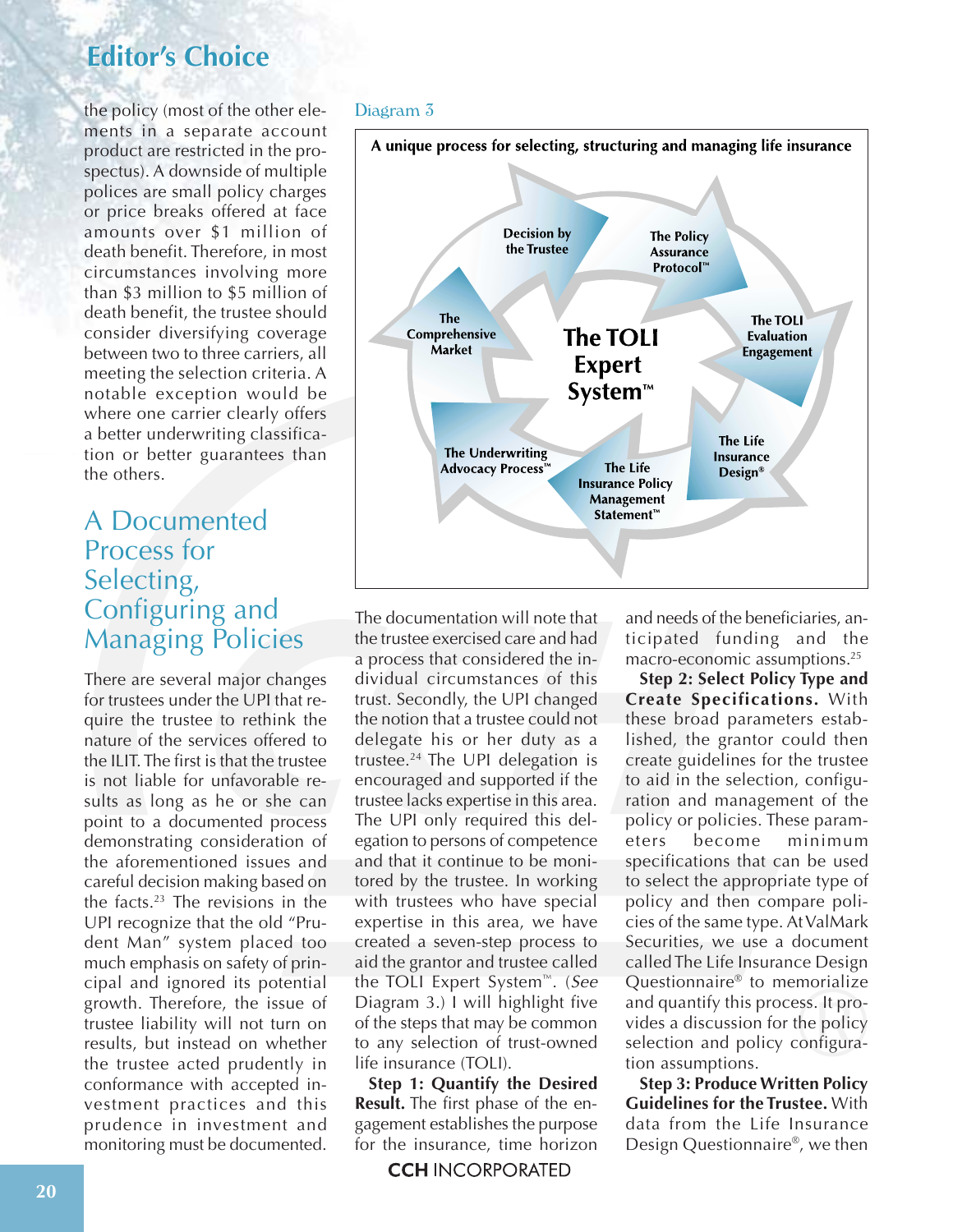incorporate these guidelines into an expanded set of instructions to help the trustee make all of the decisions required in the acquisition and maintaince of the insurance. For those in the investment business, they will recognize this document as being akin to an investment policy statement for managing assets. In our practice, we call this statement, The Life Insurance Policy Management Statement™. These instructions also help the grantor address beforehand how any shortfall in policy performance will be reflected in the management of the policy(s). For example, if dividends on a whole life policy were lower than originally projected, the grantor might indicate a preference for a reduced paid-up policy as opposed to continuing the premiums for additional years.

**Step 4: Market Search.** Only after these criteria are established is a market search undertaken. The trustee is comparing policies of the appropriate type under similar assumptions using the screens created in the Life Insurance Policy Management Statement™. It is also helpful if actual carrier underwriting approvals are secured so that the trustee can consider actual policies that can be issued on the insured as opposed to hypothetical illustrations.

**Step 5: Written Service Agreement.** Given that the UPI

- <sup>1</sup> FREDERICK K. HOOPS, FAMILY ESTATE PLANNING GUIDE (3d ed. 1982), at 231.
- $1$  *Id.*, at 232.
- C.M. Rose, CA-5, 75-1 USTC 13,063, 511 F2d 259; G.G. Terriberry Est., CA-5, 75-2 USTC ¶13,088, 517 F2d 286; supra note 1, at 232.
- <sup>4</sup> Gurnett v. Mutual Life Ins. Co., 356 Ill. 612, 191 NE 250 (1934).
- <sup>5</sup> AUSTIN WAKEMAN SCOTT, THE LAW OF TRUSTS

allows delegation of some duties, it makes sense that the trustee obtain a written service contract with a skilled agent who will service the selected<sup>26</sup> policies post-implementation. Here, it is helpful to be specific about the role of each member of the estate planning team and their ongoing responsibility. The insurance agent should be specific about the type and frequency of the reports. In evaluating who can best perform these duties, the trustee may want to request samples of the reports they can expect on a continuing basis. Other considerations may include:

- Spell out specific duties of trustee, insurance professional and investment advisor.
- Clarify how often the policies should be reviewed and by whom. This should include provisions for rebalancing sub-accounts, review of sub-account performance and new options in the policy.
- If significant events occur, such as the death of one of the insureds, divorce, change in tax law, significant market corrections or change in company ratings, extra care should be given by the trustee to ascertain the impact on the trust and its beneficiaries.
- Ensure that the insurance professional is licensed to offer all types of products in the state

#### **ENDNOTES**

§228 (3d ed. 1967), at 1855.

- <sup>6</sup> AMERICAN LAW INSTITUTE, RESTATEMENT (SECOND) OF TRUSTS §174 (1957).
- Uniform Prudent Investor Act of 1994, §11.
- Joseph B. Treaster, A Tale of Unraveled Fortune, NEW YORK TIMES, May 25, 1997, at 3-1.
- JOHN TRAIN and THOMAS A. MELFE, INVESTING AND MANAGING TRUSTS UNDER THE NEW PRUDENT IN-VESTOR RULE (1999).

where the trust is located. This will necessitate that the agent have both securities and insurance licenses.

## **Conclusion**

There is significant opportunity to improve the results of using trustowned life insurance in the estate plan. The winners in an evolving trust-owned life insurance market will be those trustees and insurance professionals who adopt these new procedures to meet UPI standards and apply these processes to reflect the services (preand post-implementation) required for today's more complex insurance products. Trustees and advisors will need to adapt the process of selecting and managing trust-owned life insurance to fit the new products and standards. A properly implemented process for the irrevocable trust will protect both beneficiaries and trustees by giving enhanced guidance in selecting and managing life insurance policies. Grantors and beneficiaries will benefit from a more thoughtful process in the consideration of the purchase of life insurance. Insurance professionals and investment advisors will be able to demonstrate expertise and bring new value to all parties by facilitating the process of creating an Investment/Insurance Policy Statement for their client's irrevocable trust as standard operating procedure.

- <sup>10</sup> Supra note 6.
- $11$  *Id.*, at 13.
- <sup>12</sup> Harvard College v. Amory, 26 Mass. 446, 9 Pick. 446 (1831).
- <sup>13</sup> ROGER G. IBBOTSON and REX A. SINQUEFIELD, STOCKS, BONDS, BILLS AND INFLATION: THE PAST AND THE FUTURE (1982).
- <sup>14</sup> AMERICAN LAW INSTITUTE, RESTATEMENT (THIRD) OF TRUSTS (1992).
- <sup>15</sup> Harry M. Markowitz, Portfolio Selection, J.